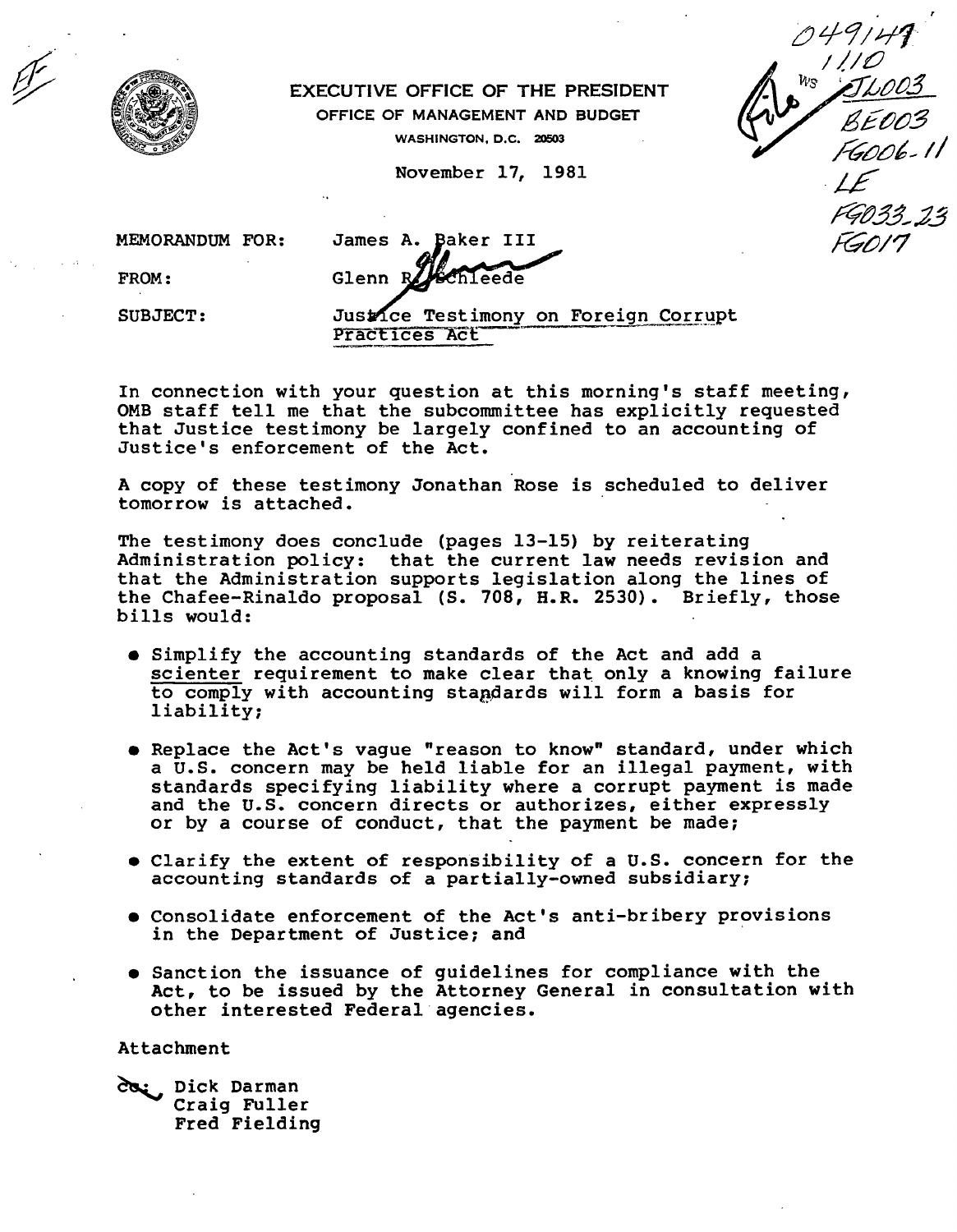DRAFT

 $\mathcal{U}^{\prime}$ */ r;* /) f :2 *L/* tZtu //30 /~&!J/IJ' /--~o33-d!3

STATEMENT

OF

JONATHAN C. ROSE

ASSISTANT ATTORNEY GENERAL

OFFICE OF LEGAL POLICY

DEPARTMENT OF JUSTICE

CONCERNING DOJ ENFORCEMENT

OF THE

FOREIGN CORRUPT PRACTICES ACT

BEFORE

THE COMMITTEE ON ENERGY AND COMMERCE

SUBCOMMITTEE ON. TELECOMMUNICATIONS, CONSUMER

PROTECTION AND FINANCE

OF THE

UNITED STATES HOUSE OF REPRESENTATIVES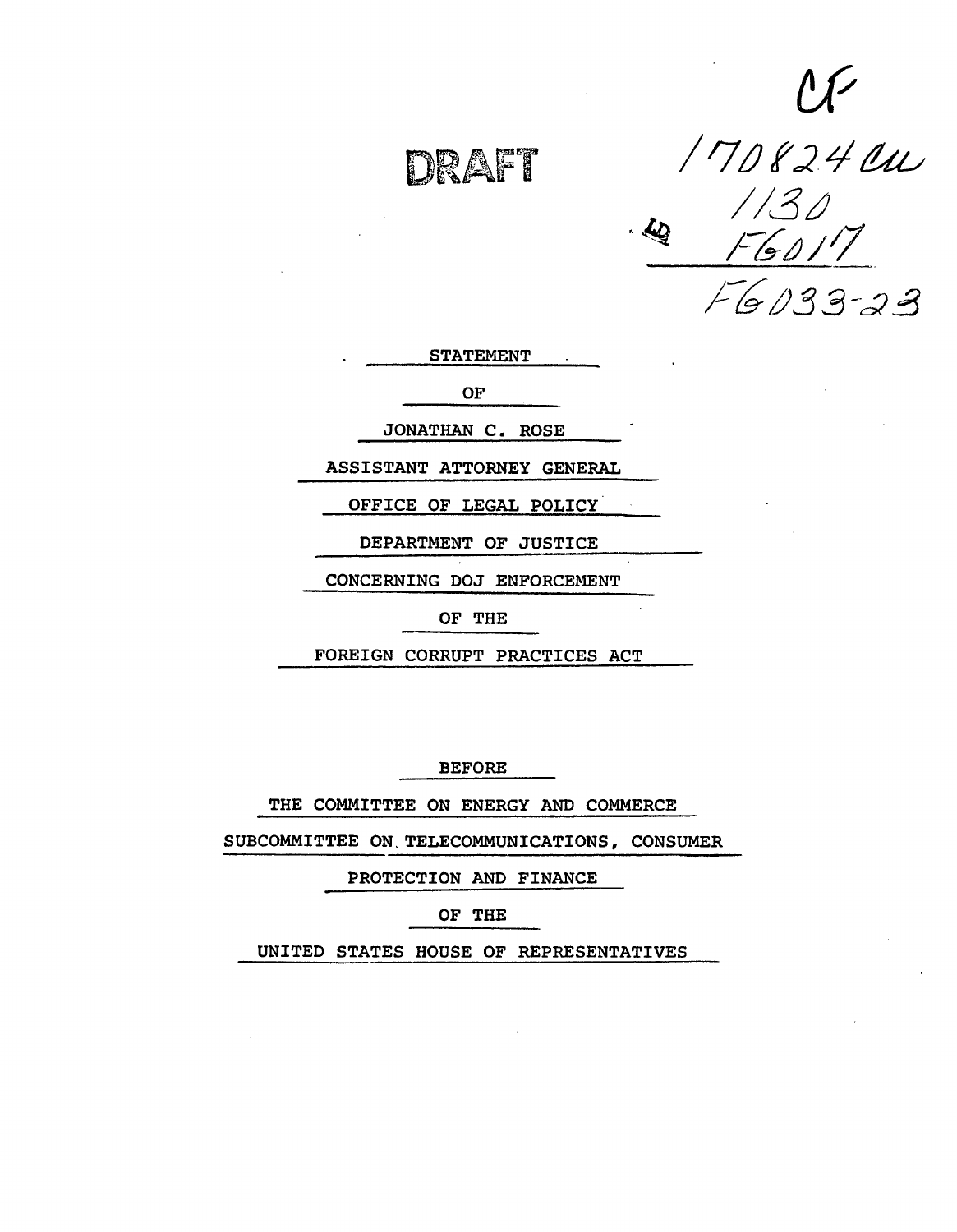Mr. Chairman, I am very pleased to have the opportunity to appear before the Subcommittee this morning to participate in its oversight hearings on the Foreign Corrupt Practices Act.

You have asked me to describe the past and current enforcement efforts of the Department of Justice relating to bribery of foreign government officials by American companies. These efforts began more than a year before the enactment of the Foreign Corrupt Practices Act (FCPA) and have- continued since December 1977 when that Act was signed into law. With your permission, I will describe our pre-FCPA cases, as well as our enforcement actions under the Foreign Corrupt Practice Act itself.

## I. THE DEPARTMENT OF JUSTICE'S INVESTIGATIONS WHICH PRE-DATED THE ENACTMENT OF THE FOREIGN CORRUPT PRACTICES ACT

As many of you may recall, it became public knowledge in the mid-1970's that a number of American corporations had engaged in possibly illegal practices involving domestic and foreign payments. I use the words "possibly illegal" advisedly because there was genuine uncertainty at the time over whether the foreign payments were in fact illegal. In response to those revelations, the Securities and Exchange Commission developed a program under which publicly held corporations voluntarily made generic disclosures, in public filings at the Securities and Exchange Commission, of their past practices involving such overseas and domestic payments. In connection with this voluntary disclosures program, a substantial number of American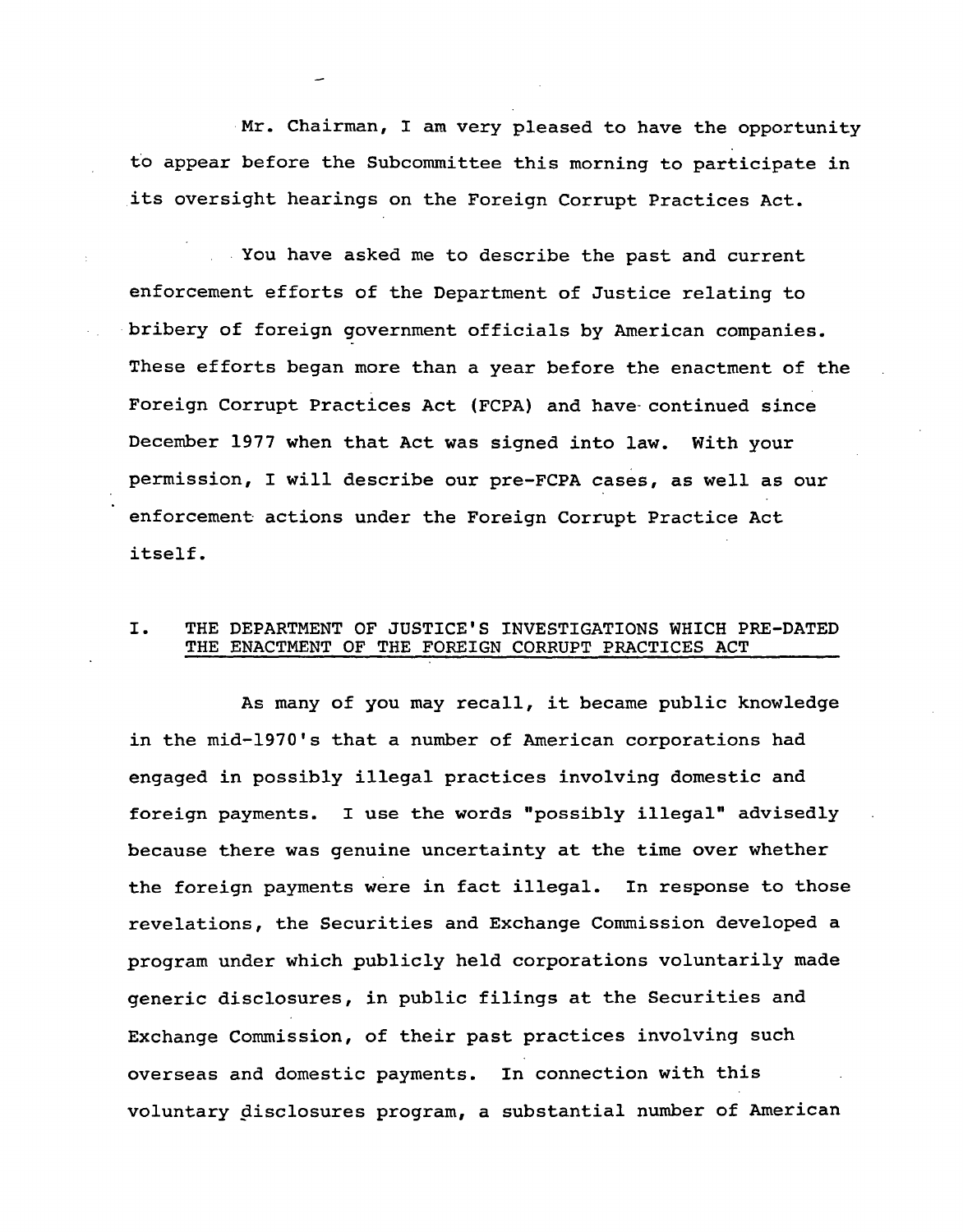corporations undertook internal investigations to determine the nature and extent of these practices.

In October 1976, the Department of Justice established its own Task Force to examine the facts underlying the voluntary corporate disclosures which had been made to the Securities and Exchange Commission, in order to determine whether any criminal statutes had been violated. At the time the Task Force was established, about 70 corporations had made voluntary disclosures to the SEC about various payments made at home and abroad. By summer 1977, the number of corporations which had made voluntary disclosures had risen to more than 400. It soon became apparent that if the facts underlying the corporate disclosures were to be reviewed by Justice Department prosecutors in a thorough and even-handed manner, the Task Force effort, as originally conceived, had to be expanded and intensified.

In the summer of 1977, 15 prosecutors were assigned full-time to the Task Force. Special Agents from the United States Customs Service -- first 2S part-time and later 7 fulltime -- participated in the Task Force effort. In addition, the Federal Bureau of Investigation was asked to conduct a survey of the relevant public filings. Initially, the Department sought to identify those corporations whose activities warranted more thorough investigation. Eventually the prosecutors assigned to the Task Force in Washington conducted investigations into disclosures made by approximately 90 corporations. Various United States Attorney's Offices conducted investigations into

 $-2$  -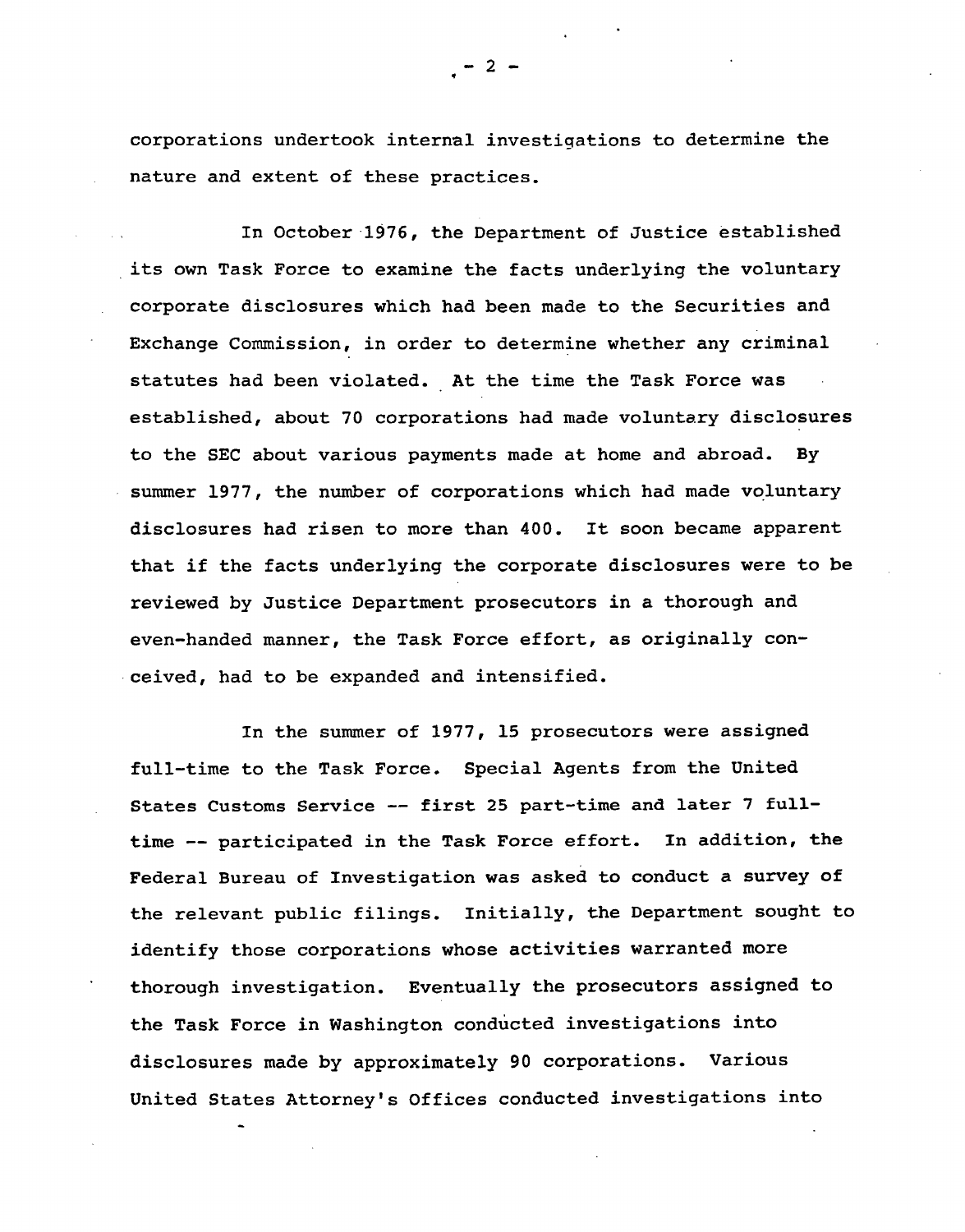disclosures made by another 140 corporations. Since there have been substantial misconceptions about the nature of the voluntary .disclosures that were made by American corporations in the mid-1970's, it might be useful for me to take a moment to outline generally the results of the Department's review of those disclosures.

We found that relatively few of these corporations had actually disclosed to the Securities and Exchange Commission that their employees and officials had bribed foreign government officials. Apparently, many corporations, acting upon the advice of counsel, disclosed any questionable practices they found, which practices, in themselves, might not have constituted either domestic or overseas bribery. For example, approximately 25 corporations disclosed that they had been engaged in illegal ocean freight rebating. Publicly held ocean carriers had been engaged in the practice, in violation of the rate schedules regulated by the Federal Maritime Commission, of rebating to shippers a portion of the fees that the carrier charged for transporting the shippers' goods. This type of rebating had absolutely nothing to do with bribery of foreign officials. However, it led to the successful criminal prosecution of a number of carriers on the grounds that they had engaged in a criminal conspiracy to defraud the Federal Maritime Commission. These prosecutions were conducted by the United States Attorney's offices in Cleveland, Ohio and Newark, New Jersey.

- 3 -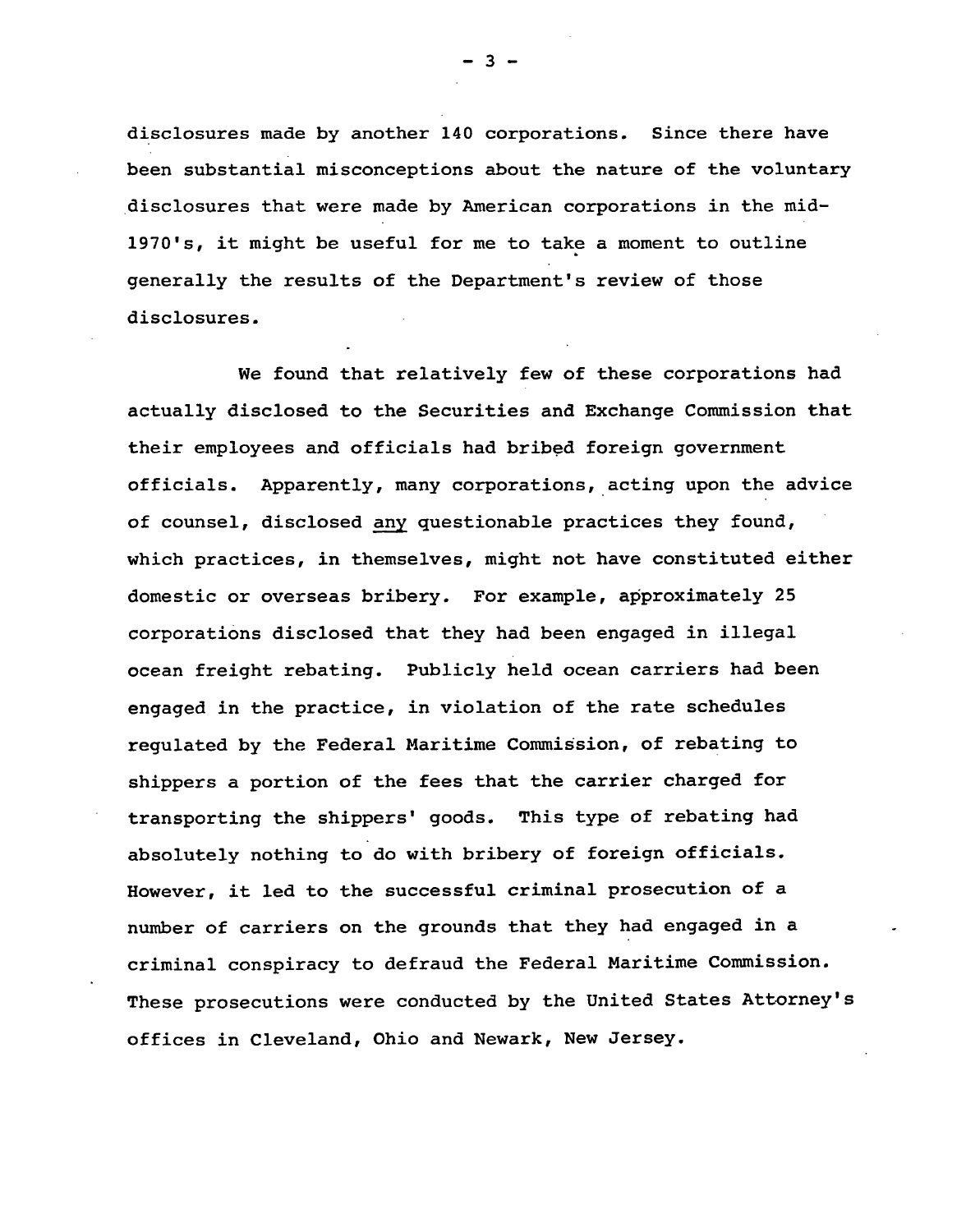The Department's review also disclosed that many of the corporations which had made voluntary disclosures had engaged not in bribery of foreign government officials, but rather in a practice known as "accommodation overinvoicing". Corporations selling goods to foreign customers engaged in this practice in order to assist the customer in avoiding the tax and currency control laws of the customer's home country. For example, at the request of an overseas customer, a company would send an invoice for goods which indicated that the goods were worth \$120,000 when in fact the actual sales price for the goods had been \$100,000. The overseas customer would make a \$120,000 payment to the American corporation which would, in turn, remit the excess \$20,000 to the overseas customer's bank account either here in the United States or in some third country. In this way the overseas customer was able to maintain a U.S. dollar account which would be hidden from the authorities in his own country in violation of his country's currency control laws. The overseas customer would also thereby obtain documentation, in the form of falsely inflated invoices, to support a claim of increased costs which would reduce his tax liability in his own country. We found, in a number of instances, that the American companies which were supplying the inflated invoices would file Shipper's Export Declarations with the United States Customs Service and the Department of Commerce which reflected the higher invoice amount. Some of those cases were referred to the Department of Justice's Civil Division which brought civil actions against the

 $\boldsymbol{4}$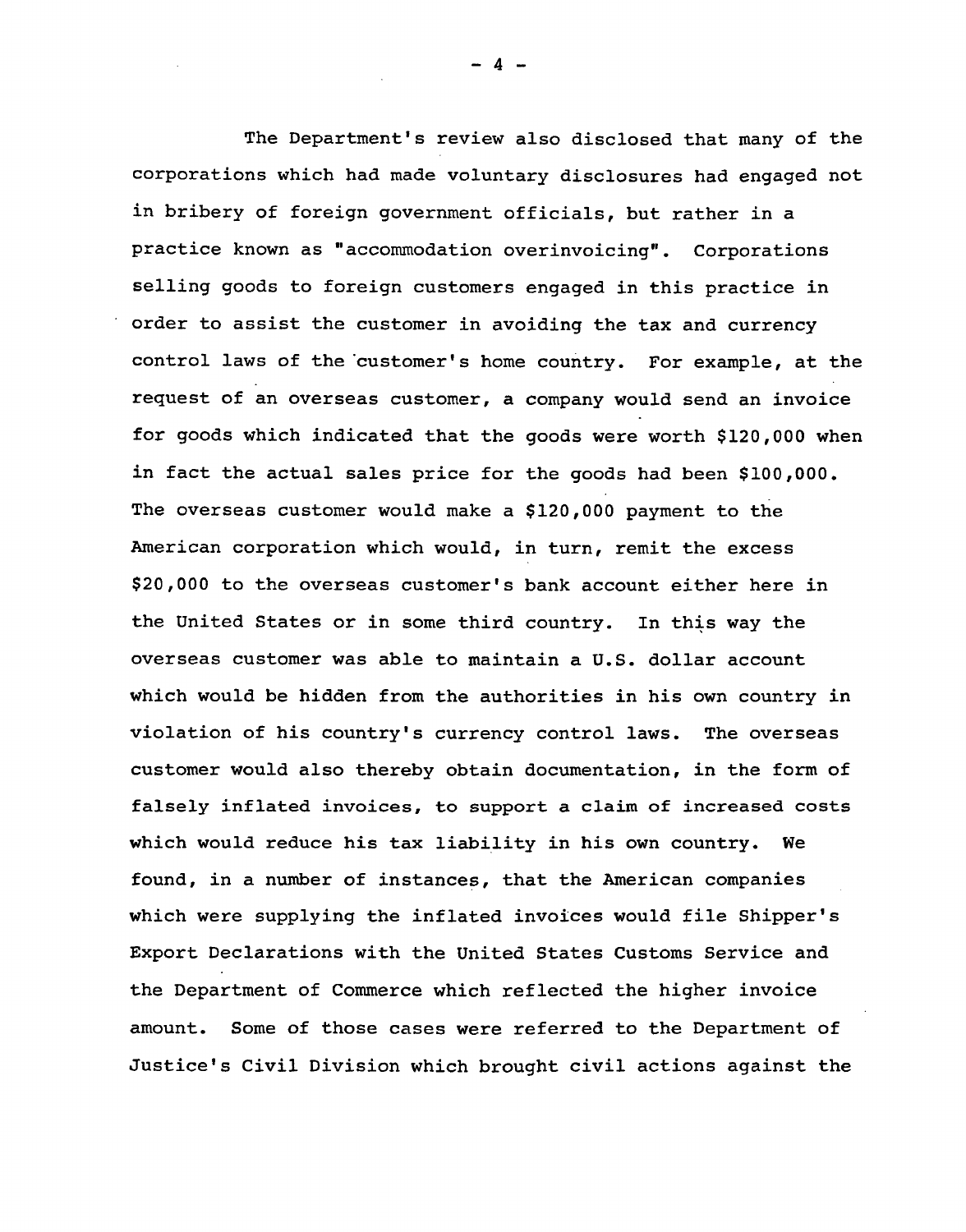American companies enjoining them from the further filing of false Shipper's Export Declarations.

To illustrate how far afield certain of these disclosures were from the foreign bribery area, I would like to point to a few other examples. Some of the larger liquor companies disclosed to the Securities and Exchange Commission that they had been making illegal rebates in the United States to domestic liquor distributors. The Department also learned that a number of corporations had declared possible violations of the Federal Elections Campaign Act which prohibited corporate contributions in federal election campaigns.

The Department further discovered that a substantial number of companies disclosed, as "questionable" payments, commissions which had been paid to independent foreign sales agents. These commissions were often disclosed whenever the company had some indication that the commission appeared to be unusually large or was for some other reason possibly "questionable". In many such instances, there was no evidence that any portion of the commission had actually been passed on to a foreign government official.

The Department also discovered that certain companies had engaged in a practice of making payments to petty officials in connection with their performance of ministerial functions. The nature of these payments led the Department to conclude that investigations of this type of activity were not warranted.

 $-5 -$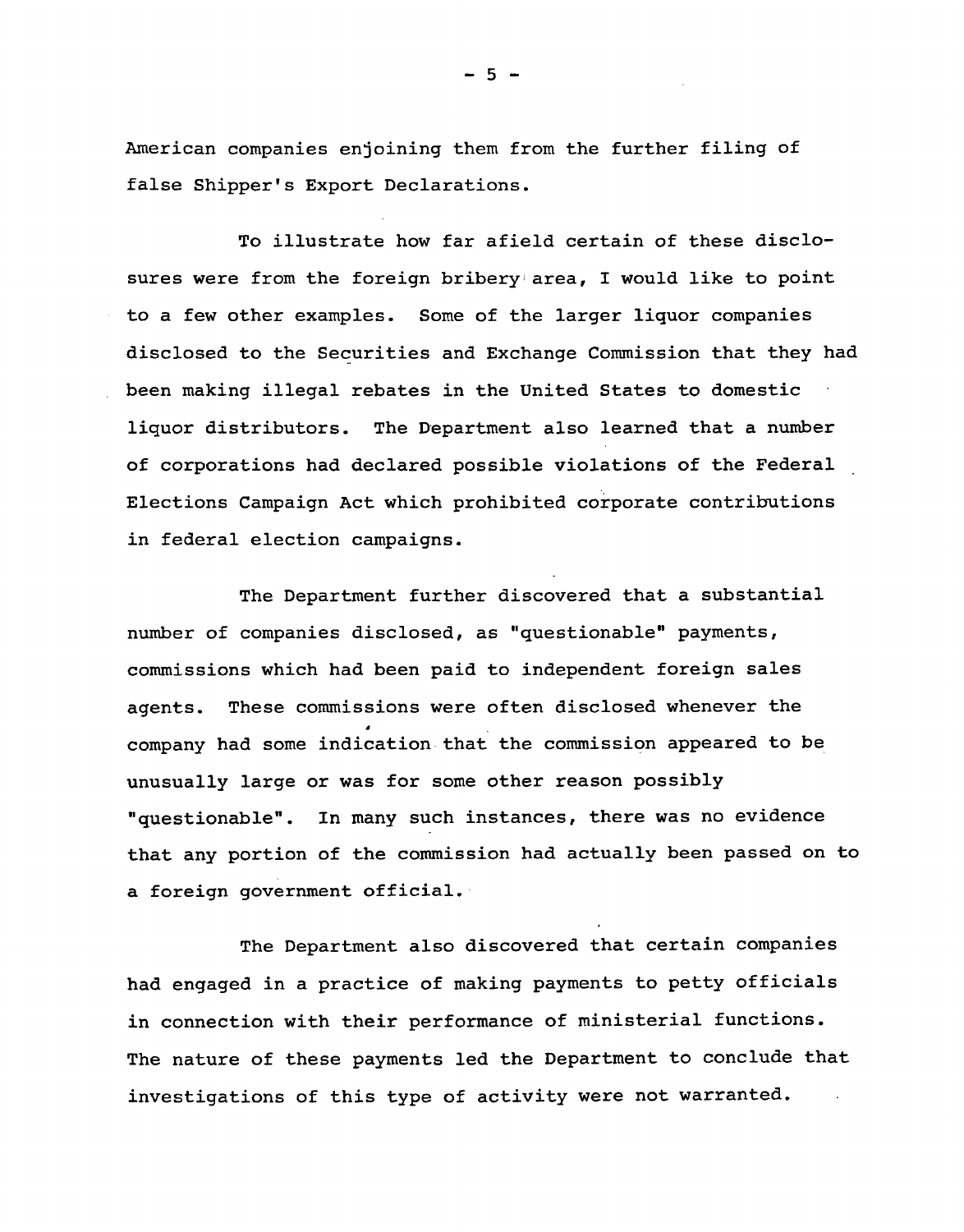Similarly, in a number of corporate disclosures, the amounts of payments were de minimis and, on that basis alone, qid not warrant further investigation.

Finally, the Department identified a limited number of . companies which had paid bribes to foreign government officials. In the vast majority of instances, it was discovered that the payments had been made by overseas corporate subsidiaries without any territorial connection to the United States. Since no violations of federal criminal law were found, the investigations were closed without prosecution. In ten instances, the Department was able to identify situations in which corporations had bribed foreign government officials and in the process violated an existing federal criminal law. In those cases, the appropriate federal criminal charges were filed.

Thus, the Department's review of the disclosure to • the Securities and Exchange Commission made clear that far fewer than 400 companies had disclosed that they had engaged in bribery of foreign government officials. In several instances, the Department brought public prosecutions against companies which had paid bribes to foreign government officials and in connection therewith had made false filings with an agency of the United States Government in violation of 18 U.S.C. SlOOl. In other instances, the Department initiated prosecutions of corporations which, in the process of paying bribes to foreign government officials, had violated the Currency and Foreign

- 6 -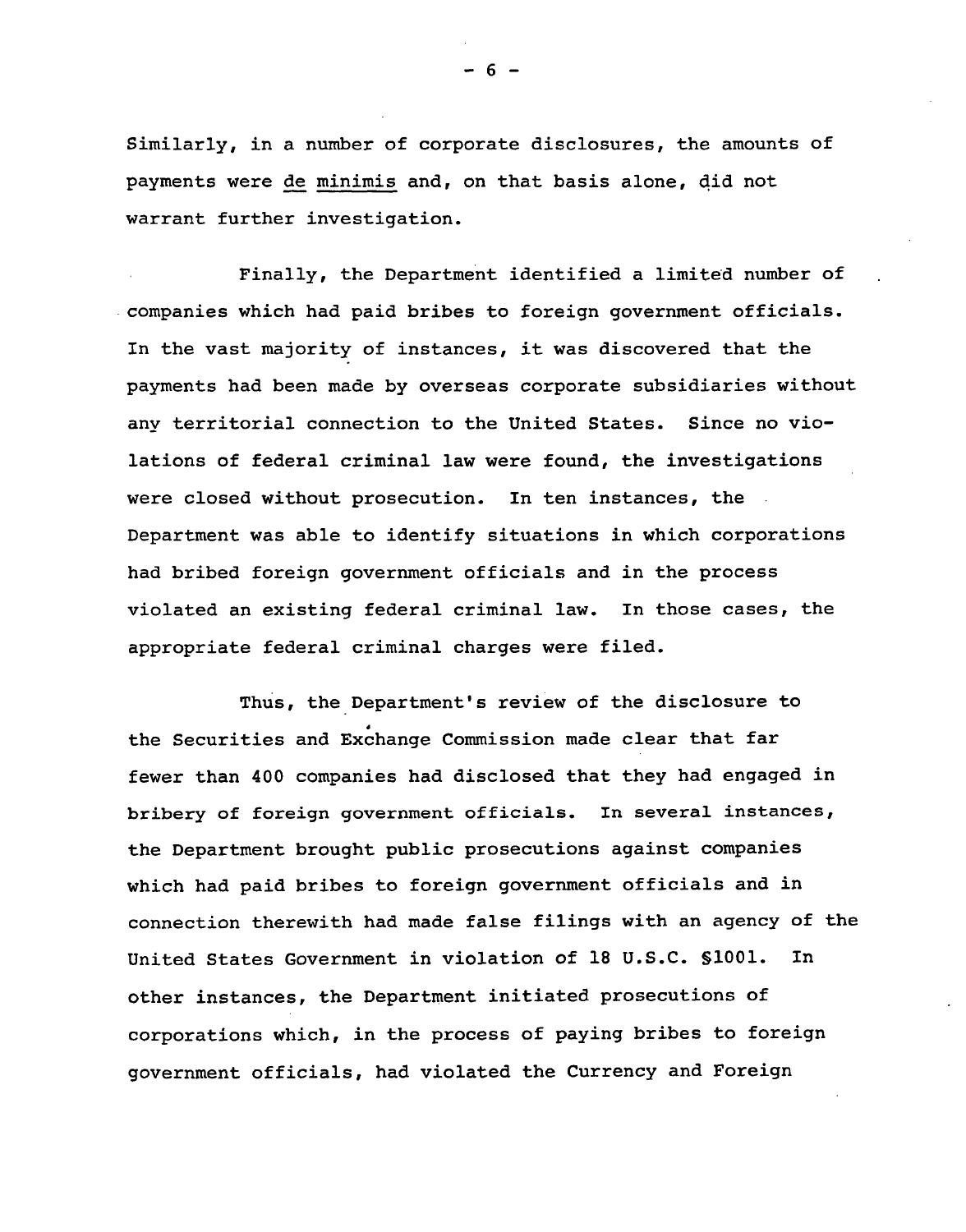Transactions Reporting Act.\*/ In several instances, an extension of the so-called Isaacs-Kerner theory of mail fraud was utilized to prosecute companies for the act of bribery itself. See United States v. Isaacs, 493 F.2d 1124 (7th Cir. 1974). Under that theory, a person paying a bribe to a government official can be prosecuted under the mail fraud statute on the ground that he engaged in a scheme "to defraud the public, or the employing government, of the honest services of the recipient of the bribe, in violation of the recipient's fiduciary duty.

For the convenience of the Subcommittee, I have attached to this statement a list of the prosecutions resulting from the coordinated enforcement efforts of the Department of Justice in this area. The list indicates the office which brought the prosecution, the penalties paid by the defendants and the statutes under which the charges were brought. The pre-FCPA program has thus far resulted in the successful prosecution of six individuals and eighteen corporations which have paid a total of \$7,662,000 in criminal fines, civil penalties and civil settlements.

- 7 -

<sup>~/</sup> The Currency and Foreign Transactions Reporting Act makes it an offense for anyone to transport into or out of the united States \$5,000 or more in currency or bearer instruments without reporting certain information to the United States Customs Service.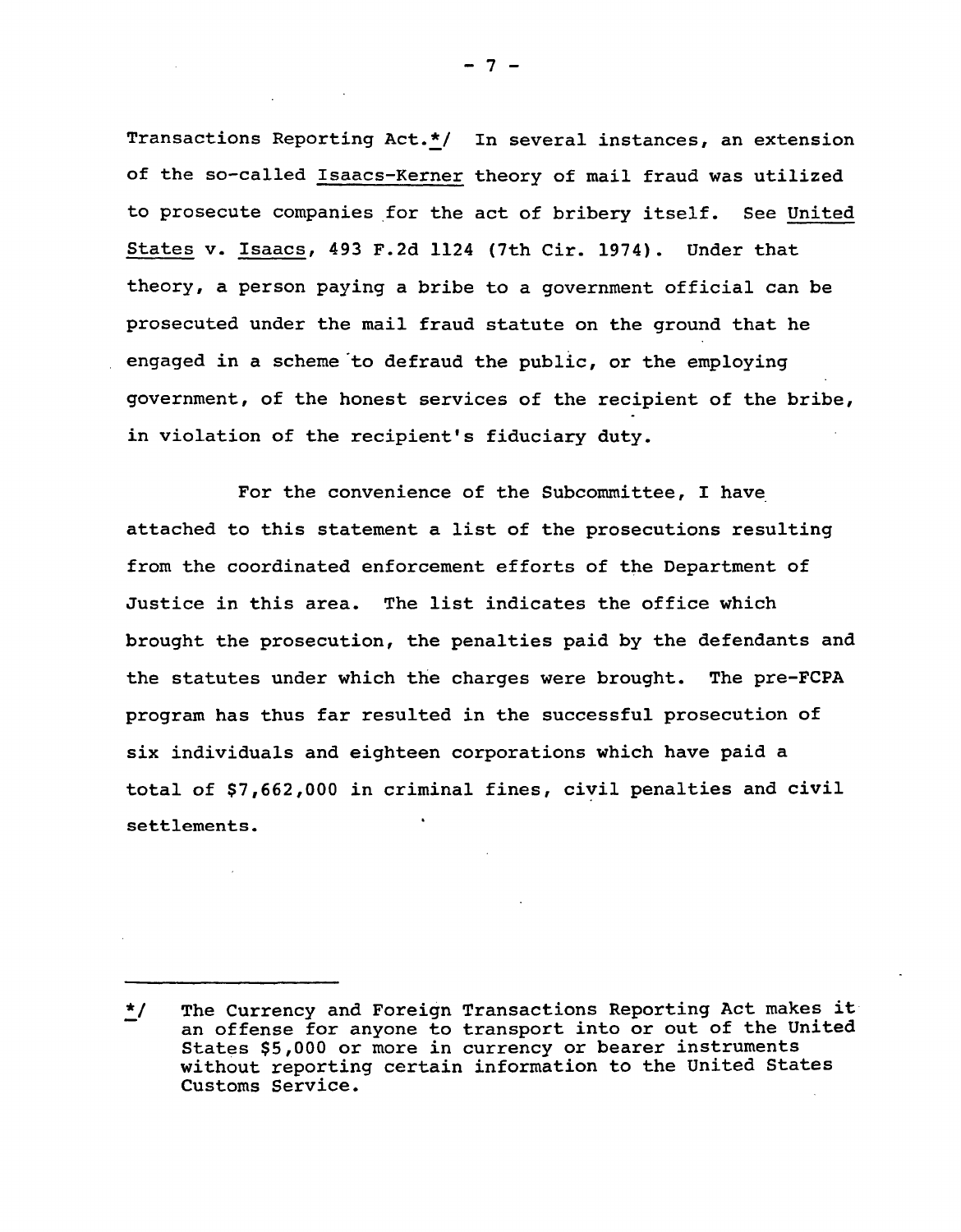## II. THE DEPARTMENT OF JUSTICE'S ENFORCEMENT PROGRAM UNDER THE FOREIGN CORRUPT PRACTICES ACT

The pre-FCPA enforcement effort, which as I stated began in the summer of 1977, is only now being completed. With the enactment of the Foreign Corrupt Practices Act in December 1977, the same group of prosecutors responsible for investigating and prosecuting pre~FCPA violations were also charged with the responsibility for investigating and prosecuting violations of the new statute. Because of the highly sensitive nature of these cases arising from their potential foreign policy and national security implications, the United States Attorney's manual has been amended so that most of the Foreign Corrupt Practices Act investigations are being conducted by Justice Department prosecutors in the Fraud Section of the Criminal Division here in Washington rather than by the various United States Attorneys' offices. Investigations are conducted here in Washington to maintain close supervision of these cases and to minimize the adverse foreign policy consequences that anyone of these cases can produce.

Thus far, the Department has completed 29 investigations into allegations of violation of the Foreign Corrupt Practices Act. These completed investigations have led to two public prosecutions by the Department of Justice. The first such prosecution was a civil injunctive action in United States v. Roy J. Carver, et al. In that case, Mr. Carver had disclosed to the United States Ambassador to Qatar that he and his associate had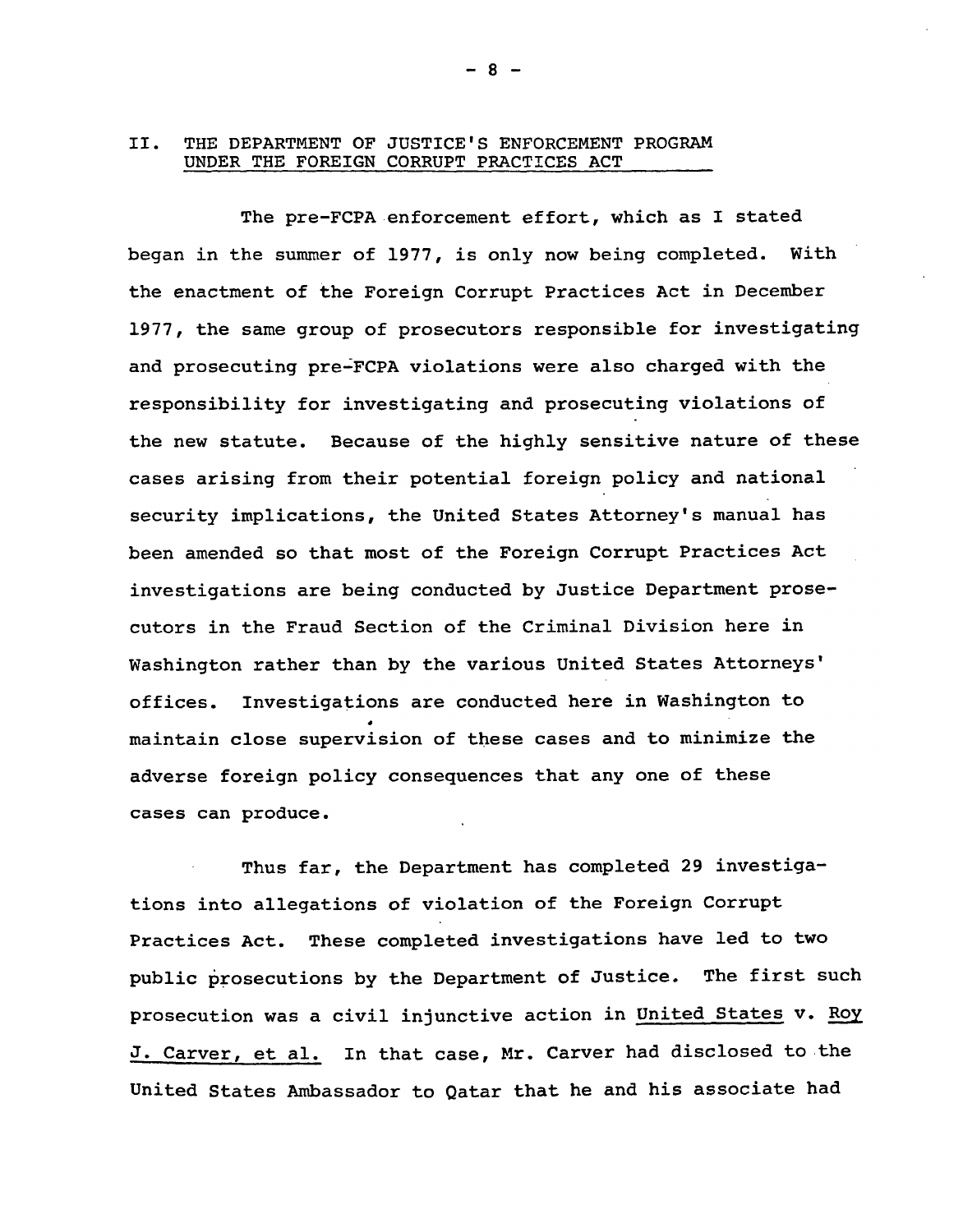obtained an oil concession in Qatar, prior to the effective date of the Foreign Corrupt Practices Act, by paying a \$1.5 million bribe to Qatar's Director of Petroleum. After the Act became effective, Mr. Carver and his associate sought the assistance of the Ambassador in identifying an official of Qatar who could be paid to renew the concession. Our enforcement action resulted in the defendants being enjoined from future violation of the Act.

The second public prosecution by the Department of Justice under the Foreign Corrupt Practices Act was brought against the Kenny International Corp. and its owner Finbar B. Kenny. In that case, the defendants had paid \$337,000 to the Prime Minister of the Cook Islands. The payment took the form of a contribution to the political party of the Prime Minister in return for an agreement from the Prime Minister that if re-elected he would renew an exclusive stamp distribution contract which Mr. Kenny had with the Cook Islands government. The corporation pled guilty to a criminal violation of the Foreign Corrupt Practices Act and paid criminal fines of \$50,000. Both Mr. Kenny and the corporation consented to a civil injunction under the Act and made restitution of \$337,000 to the Cook Islands Government.

The Department of Justice is currently conducting approximately 57 investigations of allegations of Foreign Corrupt Practices Act violations. Some of these investigations have continued for as long as three years. Many are difficult and complex. As is often the case in major white collar crime

- 9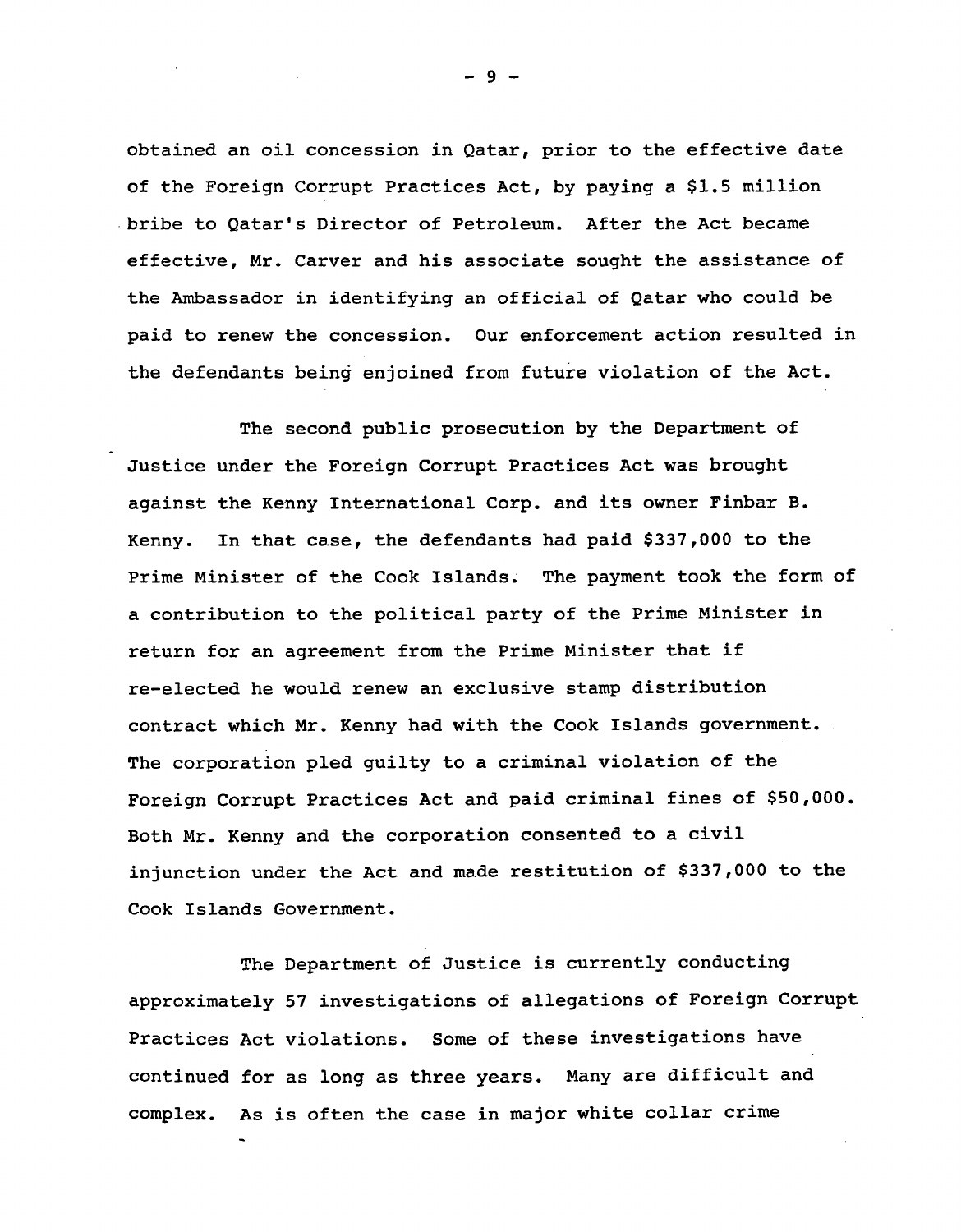investigations, the Department, in some instances, has had to review hundreds of thousands of documents, interview dozens of witnesses and adduce testimony before the Grand Jury from dozens more.

Added to the difficulties of ordinary complex investigations are some considerations unique to the Foreign corrupt Practices Act which the Department has come to understand better as it has gained enforcement experience under the Act. It may be useful to share with you some of these considerations.

In an ordinary domestic bribery case, the offense is usually committed by two parties, i.e., the citizen who pays the bribe and the public official who receives the bribe. Since ordinarily neither of these two parties is willing to testify voluntarily about the transaction, a standard approach used by prosecutors to investigate domestic bribery is to offer one of the two consenting parties immunity or a favorable plea agreement in return for testimony against the other party. Generally, the government offers such a favorable disposition to the citizen who paid the bribe on the theory that there is a greater public interest in successfully prosecuting and removing from office the corrupt public official than there is in pursuing the person who paid the bribe.

The Foreign Corrupt Practices Act is, however, a bribery statute which is quite different from domestic bribery laws. The Congress clearly intended that prosecution of the corrupt foreign official be left to his or her own government.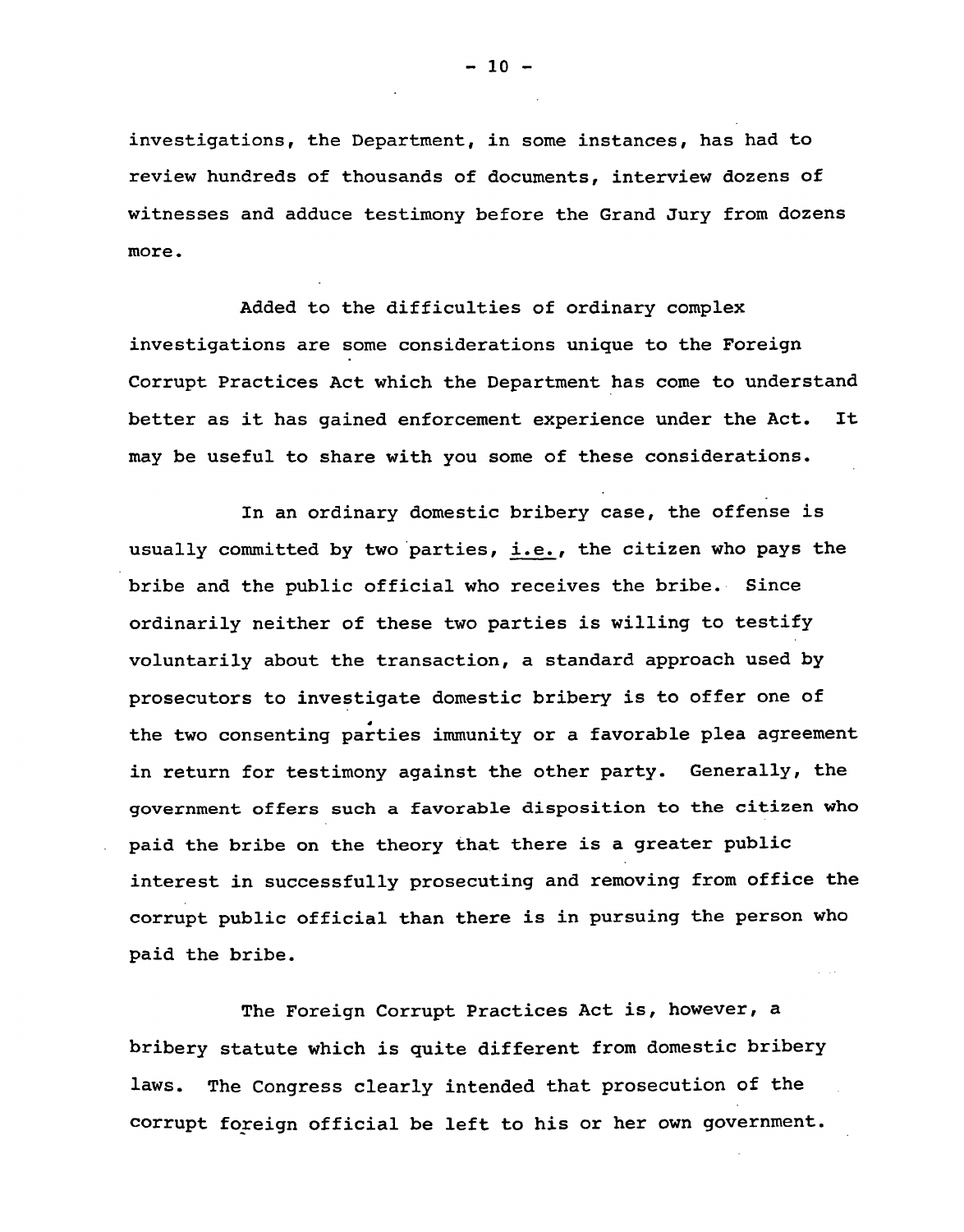Under the Foreign Corrupt Practices Act, therefore, only the conduct of the United States citizen or entity paying the bribe is criminalized. For obvious reasons, we cannot and have not attempted to obtain the testimony of the corrupt foreign official who has received the bribe for use against the Americans who may have made the payment. Thus, in order to prosecute American companies or citizens for violation of the Foreign Corrupt Practices Act we have been forced to develop evidence of the violation without the cooperation of either the offeror or the recipient of the bribe.

Another investigative limitation which results from the nature of the Foreign Corrupt Practices Act is that the Department has been unable to utilize some of the more traditional international evidence gathering tools, such as Interpol. Interpol, as you know, functions through local foreign law enforcement agencies. When our law enforcement authorities make a request for assistance through Interpol, local law enforcement agencies in the foreign country conduct the investigation. Because allegations of violation of the Foreign Corrupt Practices Act often involve allegations of corrupt payments to senior foreign government officials, we have been of the view that it would usually be inappropriate or worse to ask foreign law enforcement agencies to conduct investigations on our behalf into the activities of their own government officials.

Still another limitation on how we conduct investigations of Foreign Corrupt Practices Act violations is imposed by

 $-11 -$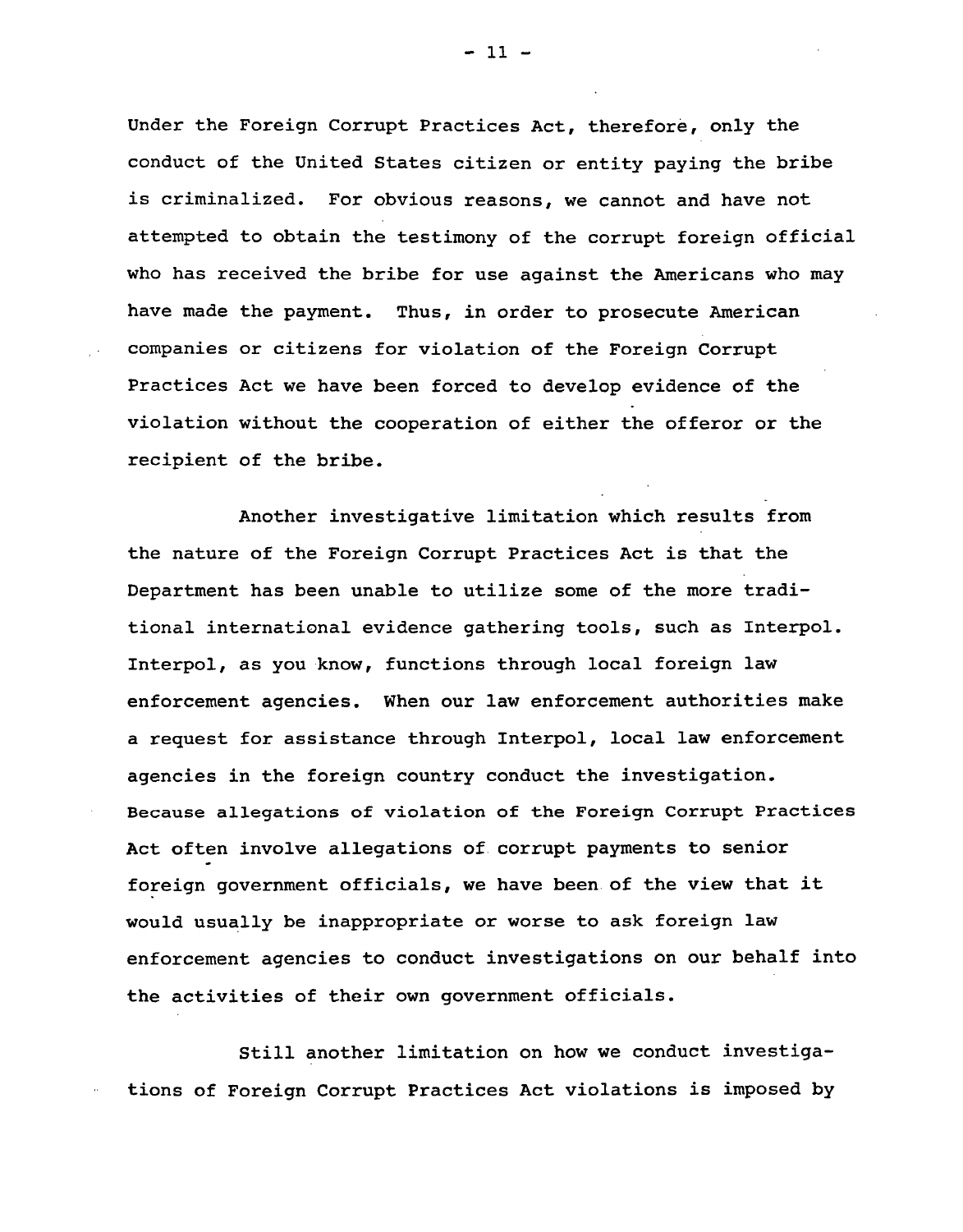a peculiar feature of bribery cases. Our experience has shown that all too often criminal confidence men operating as middlemen overseas, in order to induce their victims to part with their money in a transnational transaction, will suggest to the victim that extra money is essential in order to bribe a foreign government official. Although he may even identify the foreign government official, the confidence man may have no intention of bribing that government official and that government official may have no knowledge of the confidence man's representations to the victim. This situation can occur, not only when an independent operator attempts to defraud his victim, but also when a renegade employee attempts to defraud his own employer and embezzle the money.

Finally, soon after the enactment of the Foreign Corrupt Practices Act, the Department recognized that there was a growing and legitimate concern in the private sector and among many lawyers over what were perceived as ambiguities in language in the Foreign Corrupt Practices Act. In response, the Department established the Foreign Corrupt Practices Act Review Procedure, which 'is modeled after the Antitrust Division's Business Review Procedure, under which a company can submit for the Department's review a written description of a proposed transnational commercial transaction. After reviewing the transaction, the Department will inform the company whether or

- 12 -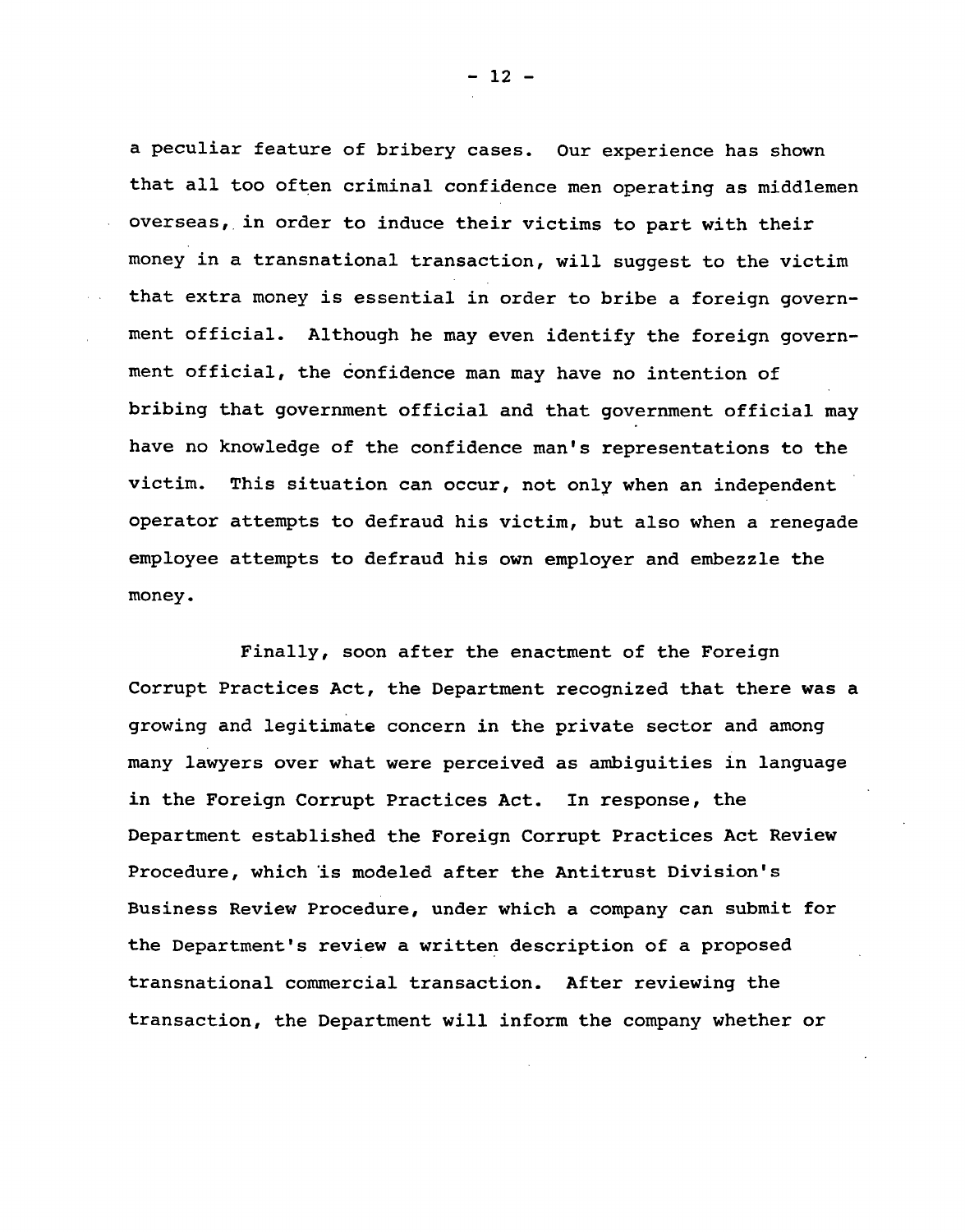not it will take any enforcement action under the FCPA if the transaction proceeds.

The Department had hoped that the establishment of the Review Procedure program would provide a mechanism which would eliminate doubts about the meaning and application of the Foreign Corrupt Practices Act and thereby prevent any unnecessary losses of exports due to perceived uncertainty about the Act. Unfortunately, relatively few companies have taken advantage of the Procedure. Thus far, the Department has published only four releases describing our actions under the Procedure. Three additional requests are pending. In part, we believe this underutilization of the review procedure results from a concern that confidential business information provided to the Department of Justice as part of the program would ultimately be publicly disclosed under the Freedom of Information Act.

The Department itself is very concerned that the Act be interpreted and enforced in a predictable and uniform manner. Our concern stems from what we believe are problems with the existing Act's clarity. We also believe that in some respects the Act is overly broad, sometimes confusing, and often necessarily uncertain in its application. These problems ought to be corrected. The Department believes that surely the Congress can draft a law that is carefully designed to proscribe the conduct at issue. When any new law is passed, a period of experience with the law often reveals problems which the Congress must and generally does correct. I recognize, however, that the Committee

 $-13 -$